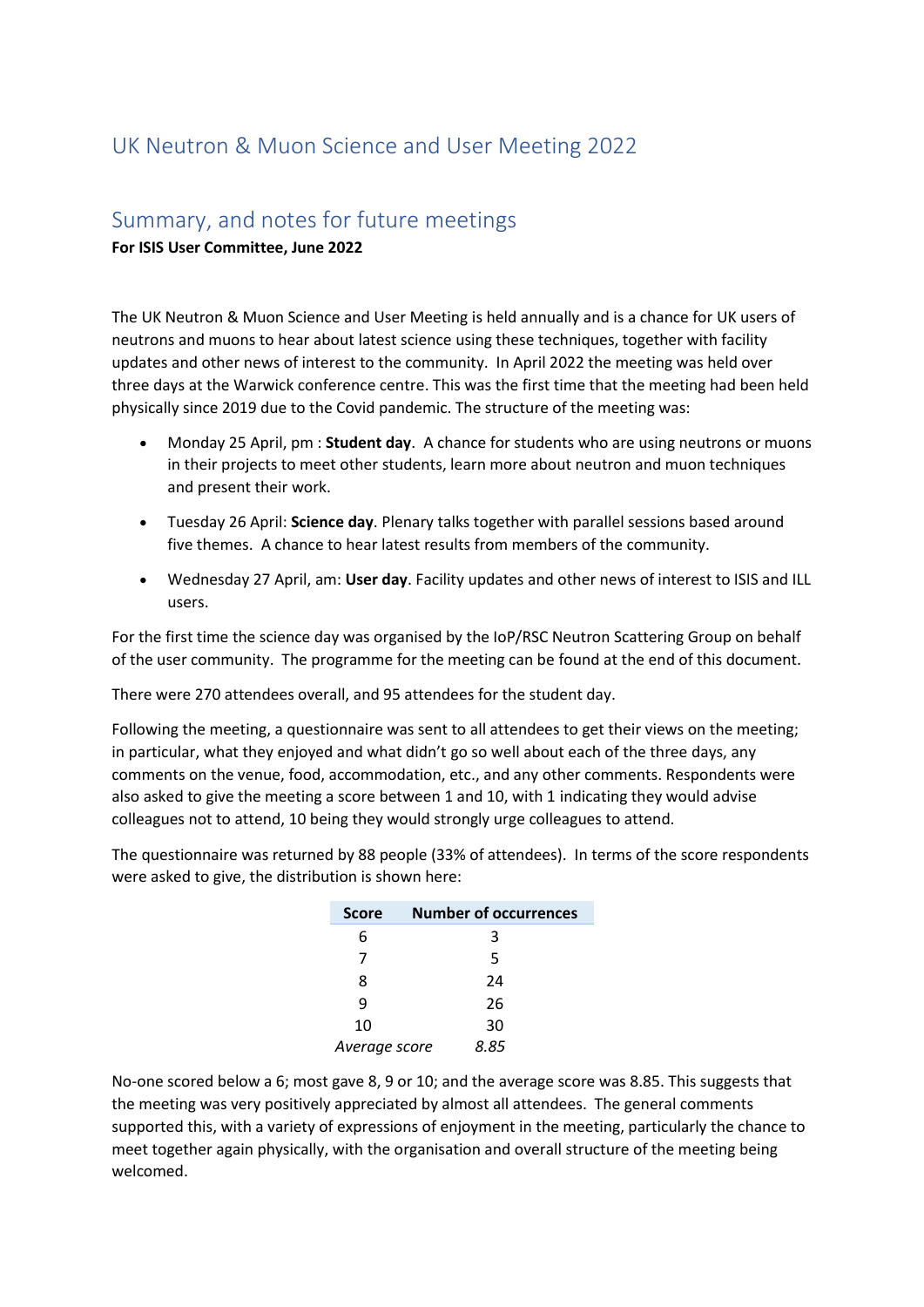Regarding the student day, things most enjoyed included the talks by students, the chance to meet other students, the chance to mix with students and instrument scientists, the introductory technique talks and the overall ambience. Things to improve upon included better briefing for the students chairing the sessions, better use of microphones, more time for questions, a slightly less intense programme.

For the science day, things appreciated included the diversity of science presented, the chance to talk over coffee and interact with colleagues, the chance to meet in person, the mix of plenary and breakouts, the quality of the talks, the poster session, and the sense of the community. Things that could be improved upon included the space allocated to the poster session, more time to chat between sessions and a less intense programme with more breaks, publicising the list of speakers more in advance, moving between buildings too frequently, a longer discussion session with suggested questions available in advance, breakout session talks starting at the correct time to allow movement between sessions, 20 min rather than 30 min talks, more participation by ILL.

For the final morning, things appreciated included updates from facilities, the plenary talk, the opportunity for student talks. Things to be improved upon included the panel session, which was felt not to work well, not keeping to time, the length of the session, more focus on science updates from the facilities, lack of diversity amongst the facility speakers.

Regarding the venue, overall the food, accommodation and amenities were liked and the overall appeal of the venue was good. There were some specific comments regarding food, particularly the lack of choice or appropriate options for vegetarians, and that queues were too long to get food at times.

## Response to comments

The organisers from ISIS and the IoP/RSC Neutron scattering Group met and reviewed the comments. Particular suggestions which will be taken forward into the organisation of the next meeting will include (in no particular order):

- making talk speakers and titles available earlier, pre the registration deadline
- more space for the poster session
- encouraging more ILL involvement
- modifying or removing the panel session on the final morning
- involving the chairs earlier in the planning of the breakout sessions
- ensuring earlier communication with speakers regarding their talks
- continuing with having half invited and half contributed talks
- possibly having longer for the discussion session and moving the discussion time so it isn't at the end of the breakout sessions. Publicising suggested questions in advance.
- Considering shorter talks in the science sessions
- Possibly starting the student day in the morning
- Better briefing for the student day chairs
- Involving the ISIS User Committee more in the final day, alongside the IoP/RSC Neutron Scattering Group
- Ask the Directors' talks to focus on science opportunities, and to consider how diversity in the Directors' talks can be improved
- Ask the venue to improve vegetarian options
- Publicity for the meeting through the IoP / RSC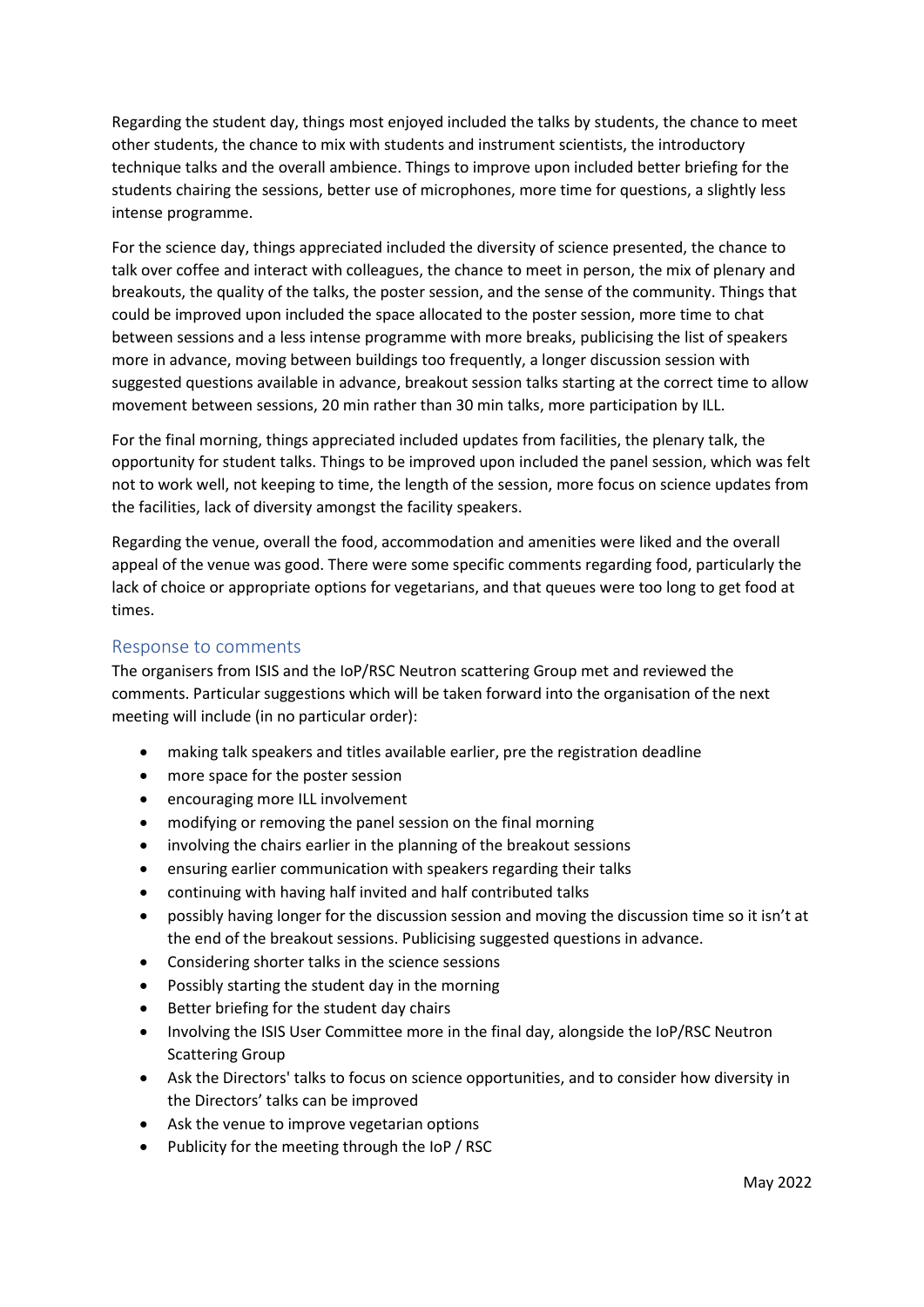|           | Monday 25 April - Student Day                                                                                    | <b>Neutron and Muon Science and User Meeting arrivals</b>   |
|-----------|------------------------------------------------------------------------------------------------------------------|-------------------------------------------------------------|
|           | (for UK PhD students using neutrons or muons in their research)                                                  |                                                             |
| 12:00     | Lunch - Radcliffe Restaurant                                                                                     |                                                             |
|           | Registration - reception area at Radcliffe                                                                       |                                                             |
| 13:00     | Welcome and overview - Dr Philip King                                                                            |                                                             |
|           | Meeting Space 2 - Radcliffe                                                                                      |                                                             |
| 13:10     | Session 1: Group Talks Chair: Mingrui Liao                                                                       |                                                             |
|           | Crystallography - Silvia Capelli                                                                                 |                                                             |
|           | Spectroscopy - Svemir Rudic                                                                                      |                                                             |
|           | Excitations and polarisation - Aleksandra Krajewska                                                              |                                                             |
|           | Muon Spectroscopy - Adam Berlie                                                                                  |                                                             |
| 14:10     | <b>Short Break</b>                                                                                               |                                                             |
| 14:20     | Session 2: Student Talks Chair: Sarah Dugmore                                                                    |                                                             |
|           | High Ammonia Adsorption in MFM-300 Materials - Wanpeng Lu, University of Manchester                              |                                                             |
|           | Negative muon spin rotation analysis techniques - George Gill, University of Oxford                              |                                                             |
|           | Inelastic neutron scattering study of endofullerenes: CH4@C60 - Mohamed Aouane, ILL                              |                                                             |
|           | The Magnetic Structure of $V_{1/3}NbS_2 - Amelia Hall$ , University of Warwick                                   |                                                             |
| 15:20     | Group photograph                                                                                                 |                                                             |
| 15:30     | Coffee - Coffee Lounge                                                                                           |                                                             |
| 16:00     | Session 3: Group Talks Chair: Zac Amato                                                                          |                                                             |
|           | Small angle neutron scattering - Olga Matsarskaia                                                                |                                                             |
|           | Disordered materials - Esther Girón Lange                                                                        |                                                             |
|           | ISIS support laboratories - Daniel Nye                                                                           |                                                             |
|           |                                                                                                                  |                                                             |
|           | How to write a successful proposal - Adrian Hillier                                                              |                                                             |
| 17:00     | <b>Short Break</b>                                                                                               |                                                             |
| 17:15     | Session 4: Student Talks Chair: Samuel Sneddon                                                                   |                                                             |
|           | Adsorption at the Calcite-Oil Interface as seen with Neutron Reflection - Lana Farren, University of Cambridge   |                                                             |
|           | Mimetic bacterial membranes challenged by multivalent cations and quadruply charged peptides-Xuying Guo, Bristol |                                                             |
|           | e-learning at ISIS - Rhina Houinato and Madeleine McRoberts, ISIS                                                |                                                             |
|           | Synthesis of deuterated materials for neutron studies - Rebecca Asquith and Shaun Olok-Jacobs, ISIS              |                                                             |
| 18:30     | Free time                                                                                                        | 18:00 Registration open - reception area at Scarman House   |
| $19:00 -$ | Student Dinner - Lakeview Restaurant section 1                                                                   | 19:30 - 21:00 Buffet Dinner - Lakeview Restaurant section 2 |
| 21:00     |                                                                                                                  |                                                             |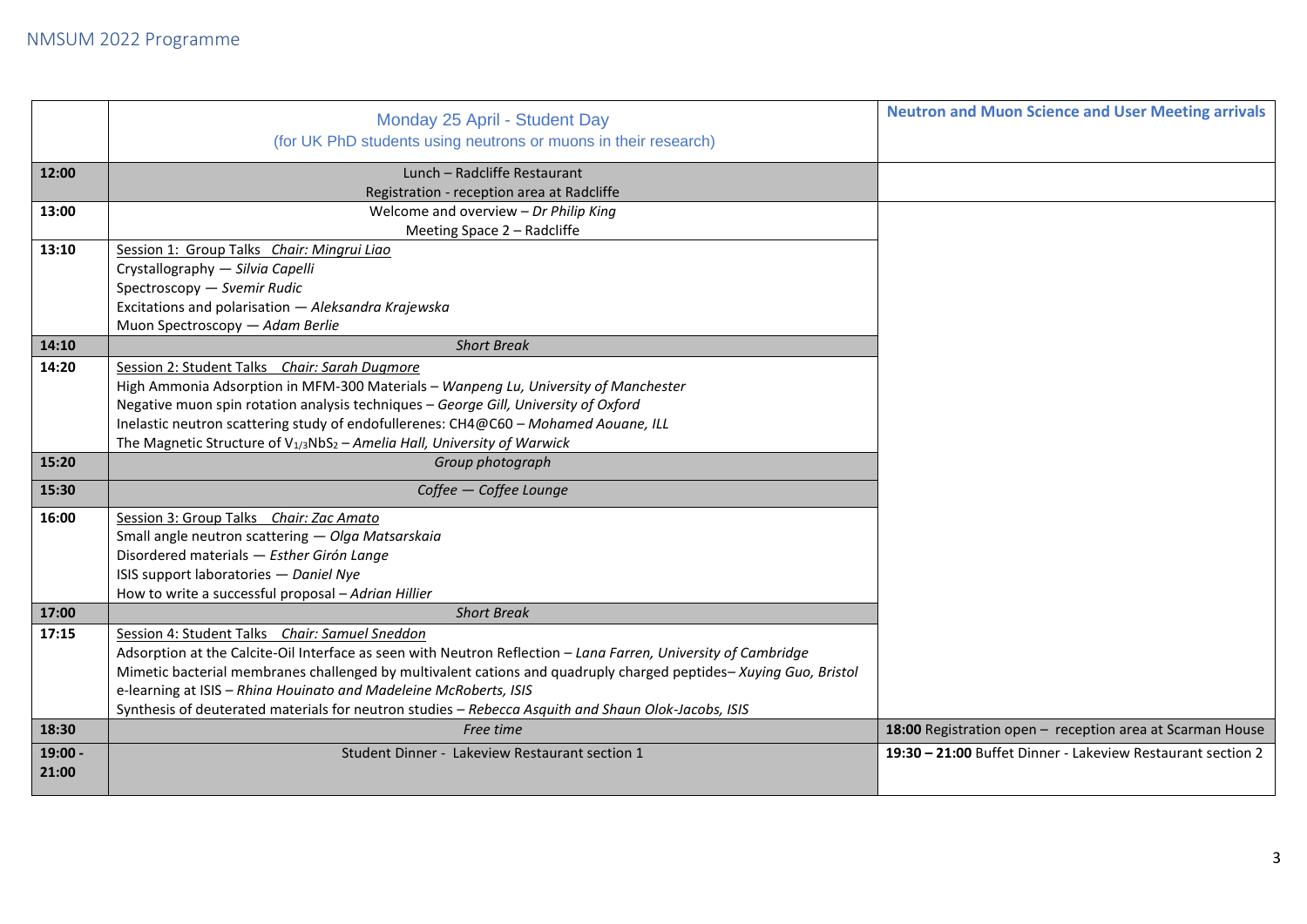|           | Tuesday 26 April - Science Day                                                                                                                                                                                                                                                                                                                                                                                                                                                                                                                                                                                                                      |                                                                                                                                                                                                                                                                                                                                                                                                                     |                                                                                                                                                                                                                                                                                                                                                                                         |                                                                                                                                                                                                                                                                                                                                                                                                                                                                                                    |                                                                                                                                                                                                                                                                                                                                                                                                                                                                                                                       |
|-----------|-----------------------------------------------------------------------------------------------------------------------------------------------------------------------------------------------------------------------------------------------------------------------------------------------------------------------------------------------------------------------------------------------------------------------------------------------------------------------------------------------------------------------------------------------------------------------------------------------------------------------------------------------------|---------------------------------------------------------------------------------------------------------------------------------------------------------------------------------------------------------------------------------------------------------------------------------------------------------------------------------------------------------------------------------------------------------------------|-----------------------------------------------------------------------------------------------------------------------------------------------------------------------------------------------------------------------------------------------------------------------------------------------------------------------------------------------------------------------------------------|----------------------------------------------------------------------------------------------------------------------------------------------------------------------------------------------------------------------------------------------------------------------------------------------------------------------------------------------------------------------------------------------------------------------------------------------------------------------------------------------------|-----------------------------------------------------------------------------------------------------------------------------------------------------------------------------------------------------------------------------------------------------------------------------------------------------------------------------------------------------------------------------------------------------------------------------------------------------------------------------------------------------------------------|
| 08:30     | Registration and coffee - The Slate                                                                                                                                                                                                                                                                                                                                                                                                                                                                                                                                                                                                                 |                                                                                                                                                                                                                                                                                                                                                                                                                     |                                                                                                                                                                                                                                                                                                                                                                                         |                                                                                                                                                                                                                                                                                                                                                                                                                                                                                                    |                                                                                                                                                                                                                                                                                                                                                                                                                                                                                                                       |
|           |                                                                                                                                                                                                                                                                                                                                                                                                                                                                                                                                                                                                                                                     |                                                                                                                                                                                                                                                                                                                                                                                                                     | Plenary session - Slate 1 Chair: Donna Arnold (Kent)                                                                                                                                                                                                                                                                                                                                    |                                                                                                                                                                                                                                                                                                                                                                                                                                                                                                    |                                                                                                                                                                                                                                                                                                                                                                                                                                                                                                                       |
| 09:00     | Welcome                                                                                                                                                                                                                                                                                                                                                                                                                                                                                                                                                                                                                                             |                                                                                                                                                                                                                                                                                                                                                                                                                     |                                                                                                                                                                                                                                                                                                                                                                                         |                                                                                                                                                                                                                                                                                                                                                                                                                                                                                                    |                                                                                                                                                                                                                                                                                                                                                                                                                                                                                                                       |
| 09:05     |                                                                                                                                                                                                                                                                                                                                                                                                                                                                                                                                                                                                                                                     |                                                                                                                                                                                                                                                                                                                                                                                                                     | Plenary: Tom Lancaster (Durham) "Using muons to explore low-dimensional and topological magnetism"                                                                                                                                                                                                                                                                                      |                                                                                                                                                                                                                                                                                                                                                                                                                                                                                                    |                                                                                                                                                                                                                                                                                                                                                                                                                                                                                                                       |
| 09:35     |                                                                                                                                                                                                                                                                                                                                                                                                                                                                                                                                                                                                                                                     | Plenary: Abbie McLaughlin (Aberdeen) "Ionic Conduction in Hexagonal Perovskite Derivatives"                                                                                                                                                                                                                                                                                                                         |                                                                                                                                                                                                                                                                                                                                                                                         |                                                                                                                                                                                                                                                                                                                                                                                                                                                                                                    |                                                                                                                                                                                                                                                                                                                                                                                                                                                                                                                       |
| 10:05     |                                                                                                                                                                                                                                                                                                                                                                                                                                                                                                                                                                                                                                                     |                                                                                                                                                                                                                                                                                                                                                                                                                     | Plenary: Peter Moody (Leicester) "Neutrons to find deuterons in enzyme crystals > Heme Peroxidase mechanisms"                                                                                                                                                                                                                                                                           |                                                                                                                                                                                                                                                                                                                                                                                                                                                                                                    |                                                                                                                                                                                                                                                                                                                                                                                                                                                                                                                       |
| 10:35     | Coffee - Slate 2                                                                                                                                                                                                                                                                                                                                                                                                                                                                                                                                                                                                                                    |                                                                                                                                                                                                                                                                                                                                                                                                                     |                                                                                                                                                                                                                                                                                                                                                                                         |                                                                                                                                                                                                                                                                                                                                                                                                                                                                                                    |                                                                                                                                                                                                                                                                                                                                                                                                                                                                                                                       |
|           |                                                                                                                                                                                                                                                                                                                                                                                                                                                                                                                                                                                                                                                     |                                                                                                                                                                                                                                                                                                                                                                                                                     | Parallel Sessions (individual breakout rooms)                                                                                                                                                                                                                                                                                                                                           |                                                                                                                                                                                                                                                                                                                                                                                                                                                                                                    |                                                                                                                                                                                                                                                                                                                                                                                                                                                                                                                       |
| $11:00 -$ | <b>Energy &amp; Functional Materials</b>                                                                                                                                                                                                                                                                                                                                                                                                                                                                                                                                                                                                            | <b>Magnetism &amp; Superconductivity</b>                                                                                                                                                                                                                                                                                                                                                                            | <b>Biosciences &amp; Soft Matter</b>                                                                                                                                                                                                                                                                                                                                                    | <b>Molecular Systems and Catalysis</b>                                                                                                                                                                                                                                                                                                                                                                                                                                                             | <b>Engineering</b>                                                                                                                                                                                                                                                                                                                                                                                                                                                                                                    |
| 13:00     | <b>Scarman Space 41</b>                                                                                                                                                                                                                                                                                                                                                                                                                                                                                                                                                                                                                             | <b>Scarman Space 42</b>                                                                                                                                                                                                                                                                                                                                                                                             | <b>Scarman Space 29</b>                                                                                                                                                                                                                                                                                                                                                                 | <b>Scarman Space 24</b>                                                                                                                                                                                                                                                                                                                                                                                                                                                                            | <b>Scarman Space 25</b>                                                                                                                                                                                                                                                                                                                                                                                                                                                                                               |
|           | Chair: Eddie Cussen, Emma<br>McCabe                                                                                                                                                                                                                                                                                                                                                                                                                                                                                                                                                                                                                 | Chair: Lucy Clark, Sean Giblin                                                                                                                                                                                                                                                                                                                                                                                      | Chair: Jian Lu                                                                                                                                                                                                                                                                                                                                                                          | Chair: Gosia Swadzba-Krasny                                                                                                                                                                                                                                                                                                                                                                                                                                                                        | Chair: Richard Moat                                                                                                                                                                                                                                                                                                                                                                                                                                                                                                   |
|           | 11.00 Jan-Willem Bos (Heriot-<br>Watt) "In-situ neutron powder<br>diffraction investigations of<br>thermoelectric and electrode<br>materials"<br>11.30 Stephen Skinner<br>(Imperial) "Using in-situ<br>neutron scattering to develop<br>electrode materials for solid<br>oxide cell applications"<br>12.00 Silvia Ramos Perez (Kent)<br>"X-ray spectroscopy techniques<br>in the development of new<br>materials for energy<br>applications"<br>12.30 Nicolás Flores-González<br>(Glasgow) "Understanding the<br>effect of lattice polarisability on<br>the electrochemical properties<br>of lithium haloaluminates,<br>LiAlX4 ( $X = Cl$ , Br, I)" | 11.00 Thomas Hicken (Royal<br>Holloway) "Muons, solitons, and<br>skyrmions: muSR studies of<br>Cr1/3MS2 and GaV4S8"<br>11.30 Otto Mustonen<br>(Brimingham) "Tuning<br>magnetism in oxides using<br>diamagnetic d10 and d0 cations"<br>12.00 Viviane Pecanha-Antonio<br>(Oxford) "f-d electron<br>hybridisation in iron garnets"<br>12.30 Geetha Balakrishnan<br>(Warwick) "Investigations of<br>skyrmion materials" | 11.00 Delaram Ahmadi<br>(Manchester) "At last, some hard<br>truths about soft stuff"<br>11.30 Tom Arnold (ESS) "LOKI &<br>FREIA: The UK Instruments at ESS"<br>12.00 Zongyi Li (Manchester)<br>"SANS study of Lipid Nanoparticles<br>(LNPs) for Plasmid-DNA Delivery"<br>12.30 Olga Matsarskaia (ILL)<br>"Towards a microscopic picture of<br>coacervation in elastin-like<br>peptides" | 11.00 Alan Drew (Queen Mary)<br>"Recent results on dynamics in<br>small molecular semiconductors,<br>probed by MuSR"<br>11.30 Camilla Di Mino (UCL)<br>"Cooperative O-H…π and C-H…O<br>Hydrogen Bonding in the Liquid<br>State"<br>12.00 Zac Amato (Open University)<br>"Exploiting Neutrons to Unveil Star-<br>Formation: Exploring Dynamical<br>Amorphous Ice Systems"<br>12.30 Terri-Louise Hughes (ISIS)<br>"Combined Total Neutron<br>Scattering and NMR Studies of<br>Confined Hydrocarbons" | 11.00 Catrin Davies (Imperial)<br>"Residual stresses in Laser powder<br>bed fusion components"<br>11.30 Alexander Korsunsky<br>(Oxford) "Diffraction studies of<br>deformation and transformation in<br>shape memory nitinol samples"<br>12.00 Dong Liu (Bristol) "In situ<br>high-temperature neutron<br>diffraction on unirradiated and<br>irradiated nuclear graphite<br>materials"<br>12.30 Matthew Roy (Manchester)<br>"EASI-STRESS benchmarks:<br>preliminary results from neutron<br>diffraction measurements" |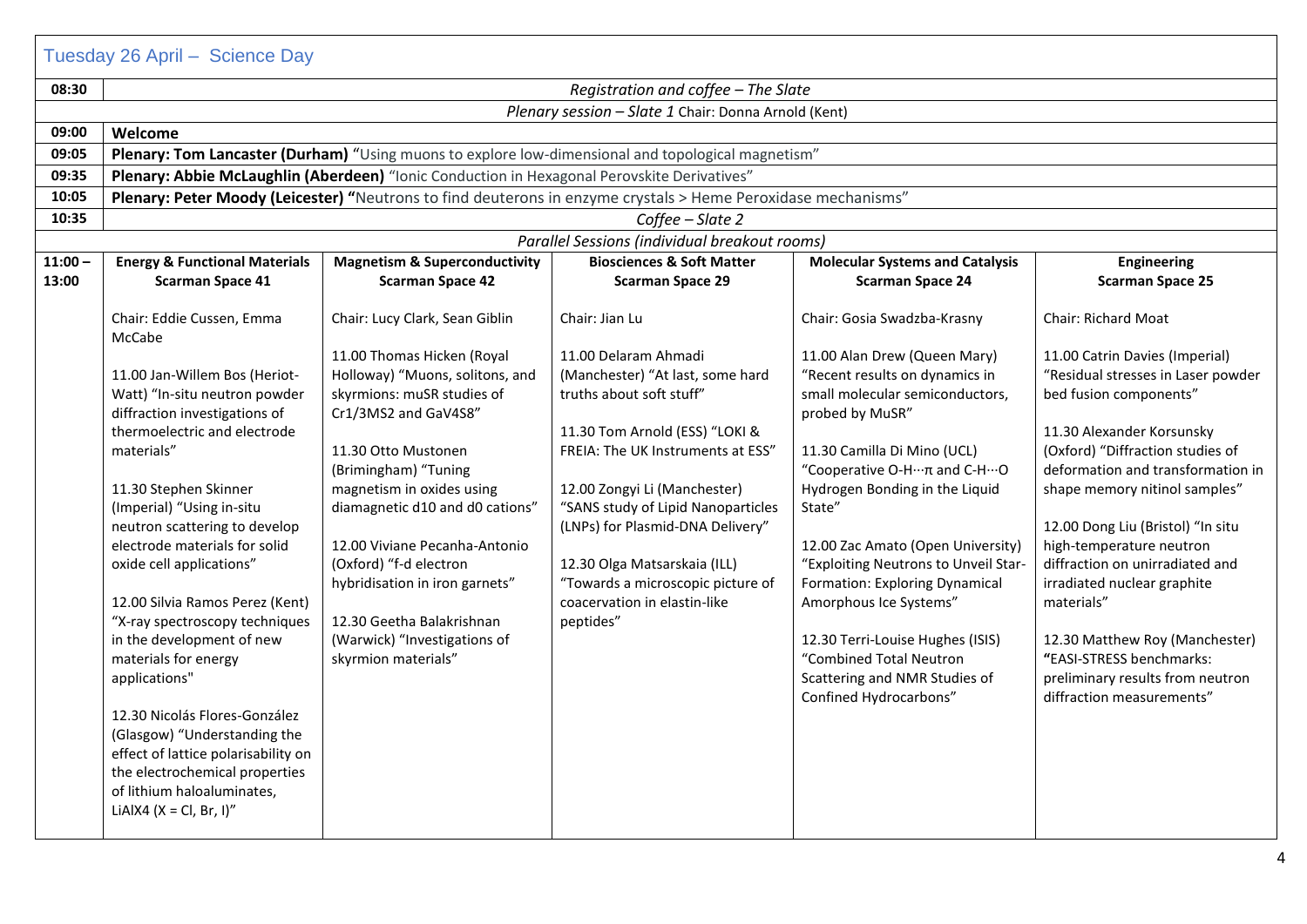| 13:00     | Lunch - The Slate                                   |                                     |                                                                                                      |                                    |                                    |
|-----------|-----------------------------------------------------|-------------------------------------|------------------------------------------------------------------------------------------------------|------------------------------------|------------------------------------|
| $14:15 -$ | Chair: Eddie Cussen, Emma                           | Chair: Lucy Clark, Sean Giblin      | Chair: Wuge Briscoe                                                                                  | Chair: Sanghamitra Mukhopadhyay    | Chair: Hongbiao Dong               |
| 15:45     | McCabe                                              |                                     |                                                                                                      |                                    |                                    |
|           |                                                     | 14.15 Nicola Kelly (Cambridge)      | 14.15 Kirill Nemkovskiy (ISIS)                                                                       | 14.15 Mi Tian (Exeter) "Dynamics   | 14.15 Christopher Lawson (ISIS)    |
|           | 14.15 Rob House (Oxford)                            | "Magnetism on the stretched         | "Dynamics in liquids and soft                                                                        | of H2 in different pore geometries | "Neutron Imaging of an             |
|           | "Detection of trapped                               | diamond lattice in lanthanide       | matter studied by polarized QENS                                                                     | via QENS"                          | Operational Dilution Refrigerator" |
|           | molecular O2 in a charged Li-                       | orthotantalates"                    | on the LET spectrometer"                                                                             |                                    |                                    |
|           | rich cathode by Neutron PDF"                        |                                     |                                                                                                      | 14.45 Adam Jackson (ISIS)          | 14:45 Alan Williams (Wallace       |
|           |                                                     | 14.45 Sudeep Kumar Ghosh            | 14.45 Naomi Elstone (York)                                                                           | "Simulation of inelastic neutron   | Collection) "Shah Jahan and        |
|           | 14.45 Shriparna Mukherjee                           | (Kent) "Spin-triplet                | "Determination of bulk and                                                                           | scattering with AbINS"             | Mughal steel"                      |
|           | (Reading) "Effect of Copper                         | superconductivity in Weyl nodal-    | interfacial properties and structure                                                                 |                                    |                                    |
|           | diffusion in low thermal                            | line semimetals"                    | of IL mixtures"                                                                                      | 15.15 George Bacanu                | 15.15 Adrian Hillier (ISIS)        |
|           | conductivity of thermoelectric                      |                                     |                                                                                                      | (Southampton) "Inelastic neutron   | "Elemental analysis using muons"   |
|           | Tetrahedrites"                                      | 15.15 David Jonas (Warwick) "A      | 15.15 Alexander Armstrong (ISIS)                                                                     | scattering of noble gas            |                                    |
|           |                                                     | muon-spin relaxation study of       | "Probing the Adsorption of the                                                                       | endofullerenes"                    |                                    |
|           | 15.15 Andy Sode Anker                               | type-I rhenium investigating        | <b>Organic Friction Modifier glycerol</b>                                                            |                                    |                                    |
|           | (Copenhagen) "Using                                 | time-reversal symmetry breaking     | monooleate (GMO) at the iron                                                                         |                                    |                                    |
|           | Generative Adversarial                              | in the superconducting state"       | oxide-dodecane Interface with                                                                        |                                    |                                    |
|           | Networks to match                                   |                                     | Neutron Reflectometry"                                                                               |                                    |                                    |
|           | experimental and simulated                          |                                     |                                                                                                      |                                    |                                    |
|           | inelastic neutron scattering                        |                                     |                                                                                                      |                                    |                                    |
|           | data"                                               |                                     |                                                                                                      |                                    |                                    |
| 15:45     |                                                     |                                     | Coffee - served outside each breakout room                                                           |                                    |                                    |
| $16:10 -$ | Chair: Eddie Cussen, Emma                           | Chair: Lucy Clark, Sean Giblin      | Chair: Jian Lu, Wuge Briscoe                                                                         | Chair: Sanghamitra                 | Chair: Richard Moat, Hongbiao      |
| 17:00     | McCabe                                              |                                     |                                                                                                      | Mukhopadhyay, Gosia Swadzba-       | Dong                               |
|           |                                                     | 16:10 Deniza Chekrygina (STFC)      | 16.10 Adam Squires (Bath) "From                                                                      | Krasny                             |                                    |
|           | 16.10 Dave Growney (Lubrizol)                       | "Parameter estimation for           | fibrils to membranes: new                                                                            |                                    | 16.10 None                         |
|           | "Neutralising Acid in Engine Oil                    | <b>Inelastic Neutron Scattering</b> | techniques to study self-                                                                            | 16.10 Sihai Yang (Manchester)      |                                    |
|           | - How Stopped-Flow Neutron                          | using Machine Learning."            | organisation using deuterated                                                                        | "Confined Catalysis of Small       | 16.40 Discussion                   |
|           | Scattering Transformed our                          |                                     | biomolecules"                                                                                        | Molecules in Porous Materials"     |                                    |
|           | Perspective"                                        | 16.40 Discussion                    |                                                                                                      |                                    |                                    |
|           |                                                     |                                     |                                                                                                      | 16.40 Discussion                   |                                    |
|           | 16.40 Discussion                                    |                                     | 16.40 Discussion                                                                                     |                                    |                                    |
|           |                                                     |                                     | 14.00 - 17.00 LENS Council Meeting: (for those who are members of the LENS Council) Scarman Space 23 |                                    |                                    |
|           |                                                     |                                     | Tea and Coffee will be available at 15:00                                                            |                                    |                                    |
|           |                                                     |                                     |                                                                                                      |                                    |                                    |
|           |                                                     |                                     | Plenary Session - The Slate                                                                          |                                    |                                    |
| 17:15     | Willis Prize for neutron scattering: award and talk |                                     |                                                                                                      |                                    |                                    |
|           |                                                     |                                     |                                                                                                      |                                    |                                    |
| 18:00 -   |                                                     |                                     | Poster session with drinks - Lakeview Restaurant - Scarman House                                     |                                    |                                    |
| 19:20     |                                                     |                                     |                                                                                                      |                                    |                                    |
| 19:30     |                                                     |                                     | Conference dinner - The Slate                                                                        |                                    |                                    |
|           |                                                     |                                     |                                                                                                      |                                    |                                    |